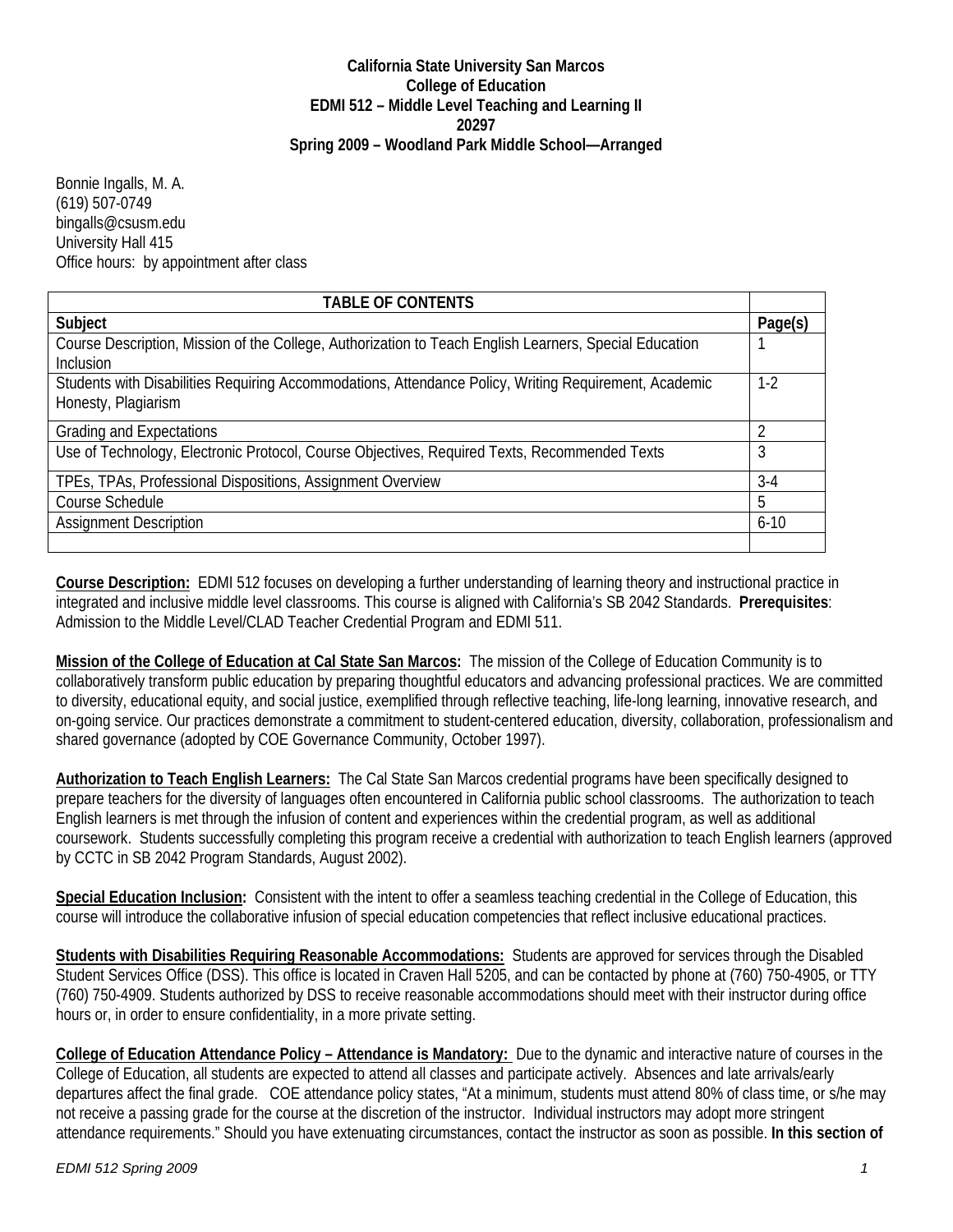**EDMI 512, the following attendance policy applies: You may miss one class session without penalty to your grade. (Three early departures/late arrivals count as a "class session.") Each additional missed session drops your final grade by 1/3 grade point: A to A-, A- to B+, etc. If you miss four or more class sessions, you earn an F.** 

 **All University Writing Requirement:** Every course at the university must fulfill the university's writing requirement of at least 2,500 words. In this course, this is accomplished through the following written assignments: Unit of Study; Philosophy Activity, Cover Letter, and Resume.

CSUSM Academic Honesty Policy: Students will be expected to adhere to standards of academic honesty and integrity, as outlined in the Student Academic Honesty Policy. All written work and oral presentation assignments must be original work. All ideas/materials that are borrowed from other sources must have appropriate references to the original sources. Any quoted material should give credit to the source and be punctuated with quotation marks.

right to discipline any student for academic dishonesty in accordance with the general rules and regulations of the university. Students are responsible for honest completion of their work including examinations. There will be no tolerance for infractions. If you believe there has been an infraction by someone in the class, please bring it to the instructor's attention. The instructor reserves the Disciplinary action may include the lowering of grades and/or the assignment of a failing grade for an exam, assignment, or the class as a whole."

Incidents of academic dishonesty will be reported to the Dean of Students. Sanctions at the University level may include suspension or expulsion from the University.

Plagiarism: As a future educator, it is expected that each student will do his/her own work, and contribute equally to group projects and processes. Plagiarism or cheating is unacceptable under any circumstances. If you are in doubt about whether your work is paraphrased or plagiarized see the Plagiarism Prevention for Students website http://library.csusm.edu/plagiarism/index.html. If there are questions about academic honesty, please consult the University catalog.

Grading and Expectations: Teacher education is a professional preparation program. It is expected students will come to class prepared to discuss the readings, submit required assignments, and participate in class activities. Students are expected to adhere to academic honesty and integrity, standards of dependability, confidentiality and writing achievement. Because it is important for teachers to be able to effectively communicate their ideas to students, parents, colleagues, and administrators, writing that is original, clear and error-free is a priority for the College of Education. It is expected that work will be turned in on time. Please discuss individual issues with the instructor. Furthermore,

- You must maintain a B average (3.0 GPA), with all grades at a  $C$  + or better, in your teacher education courses to receive a teaching credential from the State of California.
- Late assignments will be accepted only under extenuating circumstances. Consult the instructor in advance if an assignment will be turned in late.

| А  | 94-100 points | А-        | 90-93 points |
|----|---------------|-----------|--------------|
| B+ | 88-89 points  | B         | 83-87 points |
| B- | 80-82 points  | $C_{\pm}$ | 78-79 points |
| C  | 73-77 points  | С-        | 70-72 points |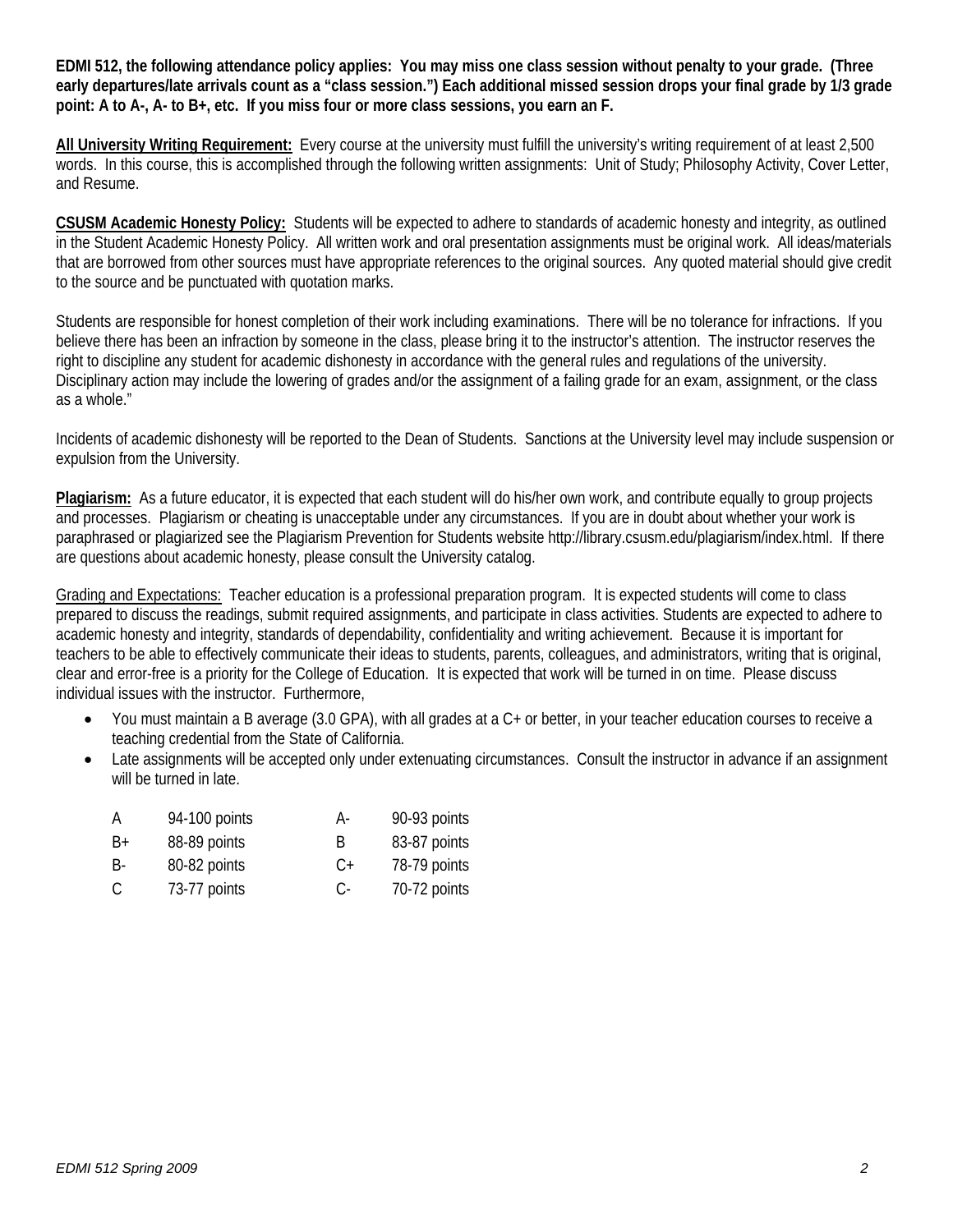**Use of Technology:** Students are expected to demonstrate competency in the use of various forms of technology (i.e. word processing, electronic mail, use of the Internet, and/or multimedia presentations). Specific requirements for course assignments with regard to technology are at the discretion of the instructor. Keep a digital copy of all assignments for use in your teaching portfolio. Details will be given in class.

 **Electronic Communication Protocol:** Electronic correspondence is a part of your professional interactions. If you need to contact the instructor, e-mail is often the easiest way to do so. It is my intention to respond to all received e-mails in a timely manner. Please be reminded that e-mail and on-line discussions are a very specific form of communication, with their own nuances and etiquette. For instance, electronic messages sent in all upper case (or lower case) letters, major typos, or slang, often communicate more than the sender originally intended. With that said, please be mindful of all e-mail and on-line discussion messages you send to your colleagues, to faculty members in the College of Education, or to persons within the greater educational community. All electronic messages should be crafted with professionalism and care.

Things to consider:

- Would I say in person what this electronic message specifically says?
- How could this message be misconstrued?
- Does this message represent my highest self?
- Am I sending this electronic message to avoid a face-to-face conversation?

In addition, if there is ever a concern with an electronic message sent to you, please talk with the author in person in order to correct any confusion.

## **Course Objectives**

- Students will demonstrate knowledge of general learning theories and experiences within a wide range of pedagogical practices.
- Students will demonstrate awareness of the multiple perspectives and learning styles existing in diverse classrooms and other educational settings.
- Students will discuss and experiment with a variety of techniques and methods of instruction.

# **Required Texts**

- Brown, Dave F, Knowles, Trudy. (2007). *What Every Middle School Teacher Should Know.* Portsmouth, NH: National Middle School Association.
- Tomlinson, C. (2001). *How to differentiate in Mixed-Ability Classrooms: 2<sup>nd</sup> Edition*. Alexandria, VA: Association for Supervision and Curriculum Development.
- • Turnbull A., Turnbull, R. & Wehmeyer, M.L. (2007). *Exceptional Lives: Special Education in Today's Schools, 5th Ed*. Upper Saddle River, New Jersey: Pearson, Merrill Prentice Hall.
- Villa, R. A. and Thousand, J. S. (2005). *Creating an Inclusive School* (2<sup>nd</sup> ed.). Alexandria, VA: Association for Supervision and Curriculum Development.
- Task Stream Electronic Portfolio, Must register and pay fee online @ http://www.TaskStream.com (register for 1 year minimum).

# **Recommended Text**

Marzano, Robert J. (2003). *Classroom Management That Works*. Alexandria, VA: Association for Supervision and Curriculum Development.

# **Teacher Performance Expectation (TPE) Competencies**

The course objectives, assignments, and assessments have been aligned with the CTC standards for the Multiple Subjects Credential. This course is designed to help teachers seeking the Multiple Subjects Credential with Middle Level Certificate to develop the skills, knowledge, and attitudes necessary to assist schools and districts in implementing effective programs for all students. The successful candidate will be able to merge theory and practice in order to realize a comprehensive and extensive educational program for all students. You will be required to formally address the following TPEs in this course:

# **TPE 6d: Engaging and Supporting all Learners**

# **TPE 14: Educational Technology**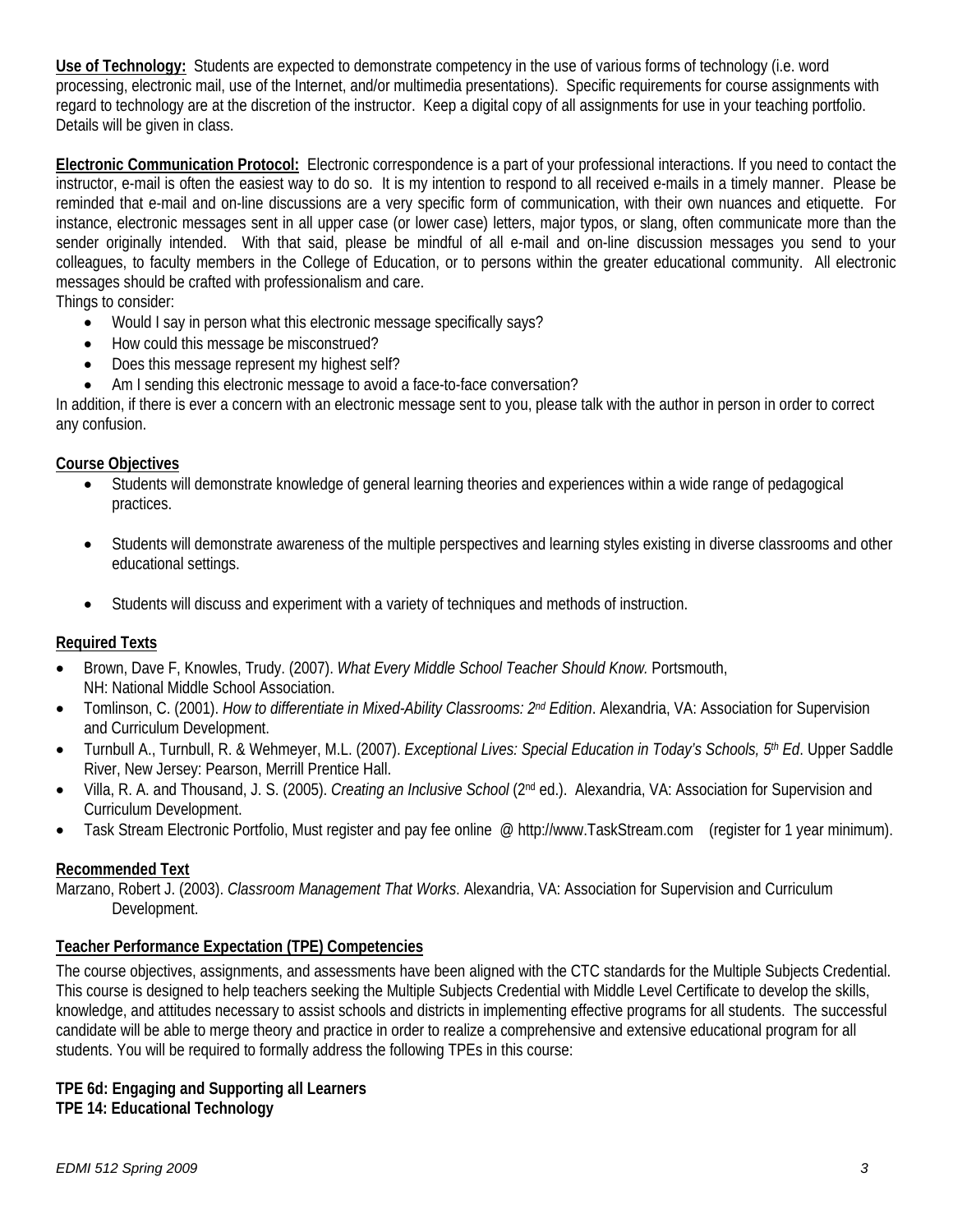The Teacher Performance Expectations identified here are addressed in EDMI 512 through class discussions, activities, oral/visual presentations, and written assignments.

# **California Teacher Performance Assessment (CalTPA)**

Beginning July 1, 2008 all California credential candidates must successfully complete a state-approved system of teacher performance assessment (TPA), to be embedded in the credential program of preparation. At CSUSM this assessment system is called the CalTPA or the TPA for short.

To assist your successful completion of the TPA a series of informational seminars are offered over the course of the program. TPA related questions and logistical concerns are to be addressed during the seminars. Your attendance to TPA seminars will greatly contribute to your success on the assessment.

Additionally, COE classes use common pedagogical language, lesson plans (lesson designs), and Units of Study (Units of Study) in order to support and ensure your success on the TPA and more importantly in your credential program.

The CalTPA Candidate Handbook, TPA seminar schedule, and other TPA support materials can be found on the COE website provided at the website provided: http://www.csusm.edu/coe/CalTPA/ProgramMaterialsTPA.html

## **Professional Dispositions**

Students are expected to adhere to a professional code of ethics including: being in class on time and prepared with assignments and readings; participating fully in small and large group discussions and tasks; using computers during class time for note-taking or directed tasks; being respectful to peers and instructors; demonstrating willingness to help all students succeed.

You will complete a self-evaluation in which you consider the following:

- Do you interact productively with peers?
- Do you do your share in group projects and activities?
- Do you accept others' opinions and ideas?
- Do you support others during presentations?
- Do you participate the way you would want your students to participate?
- Do you turn in high-quality assignments on time?
- Are you on time?

Your instructor(s) consider your self-evaluation in determining your grade in professional dispositions.

| Assignment                                              | <b>Points</b> | Due Date    |
|---------------------------------------------------------|---------------|-------------|
| 1. Exceptionality Matrix, Bloom Ball                    | 20            | February 23 |
| 2. Philosophy Review Activity, Cover Letter, and Resume | 25            | March 2     |
| 3. Classroom Environment Plan - Revision                | 15            | March 9     |
| 4. Unit of Study                                        | 25            | March 10    |
| 5. Professional Dispositions                            | 15            | On-going    |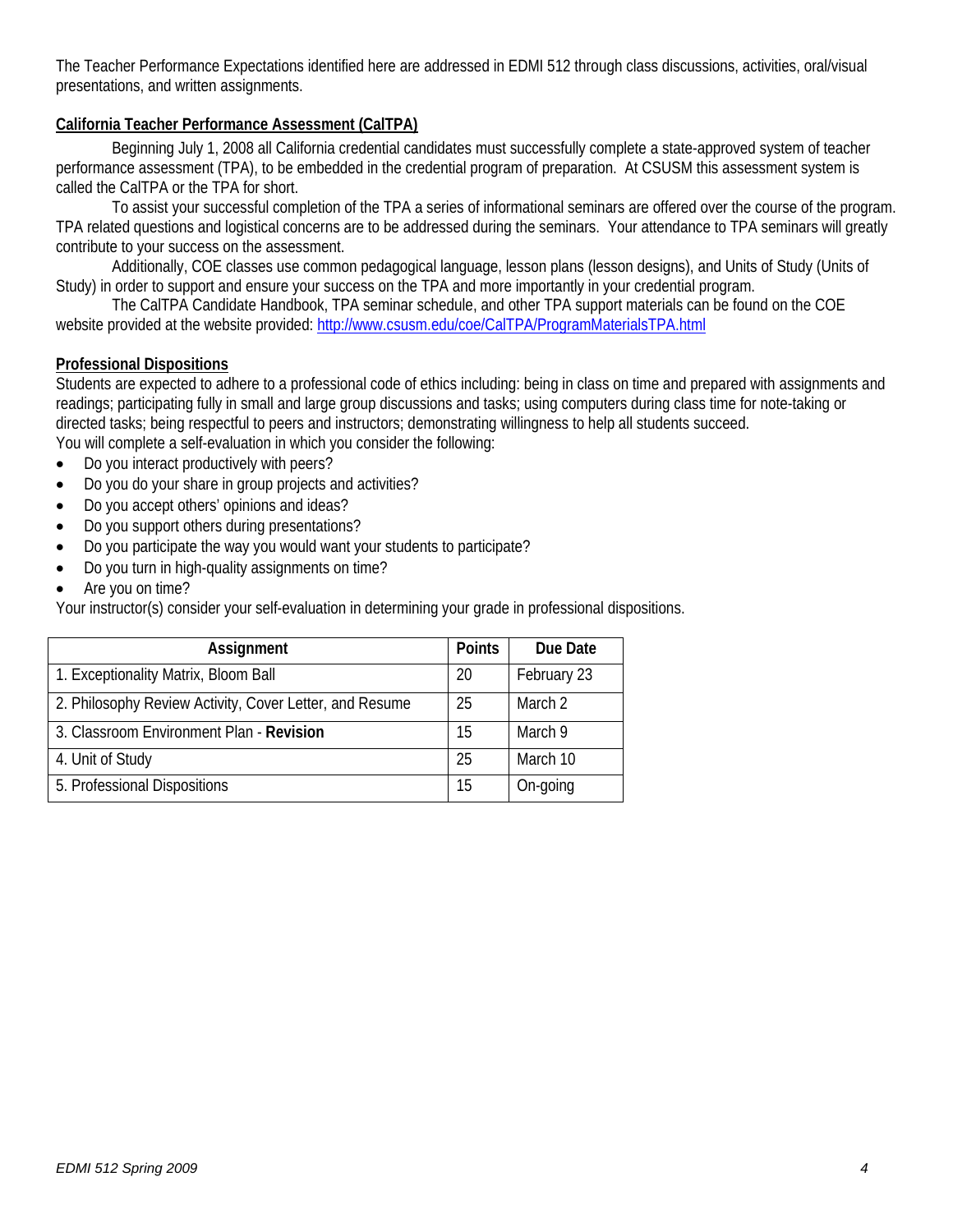# **EDMI 512 Course Schedule Spring 2009**

|                    |                                                        | (The instructors reserve the right to alter the course schedule. Bring books to class.) |
|--------------------|--------------------------------------------------------|-----------------------------------------------------------------------------------------|
| Date               | Topic                                                  | <b>Readings and Assignments Due</b>                                                     |
| Session 1          | Semester overview<br>$\bullet$                         | Brown/Knowles 5<br>$\bullet$                                                            |
| January 20         | Community building<br>$\bullet$                        |                                                                                         |
| <b>PM</b>          | Class jobs review<br>$\bullet$                         |                                                                                         |
| Session 2          | Special education<br>$\bullet$                         | Villa/Thousand 1, 2<br>$\bullet$                                                        |
| January 26         | <b>SSTs and IEPs</b>                                   | Turnbull/Turnbull 1, 2                                                                  |
| <b>PM</b>          | $\bullet$                                              | $\bullet$                                                                               |
|                    |                                                        |                                                                                         |
| Session 3          | Differentiation<br>$\bullet$                           | Tomlinson 1, 2, 3<br>$\bullet$                                                          |
| January 30         | Classroom Management Plan<br>$\bullet$                 | Brown/Knowles 1, 6, 7<br>$\bullet$                                                      |
| AM                 | Role play "Professionalism"<br>$\bullet$               |                                                                                         |
| Session 4          | Assessment<br>$\bullet$                                | Tomlinson, 4, 5<br>$\bullet$                                                            |
| February 2         |                                                        | Brown/Knowles 8<br>$\bullet$                                                            |
| <b>PM</b>          |                                                        |                                                                                         |
| Session 5          | Handicapping conditions<br>$\bullet$                   | Turnbull/Turnbull 3<br>$\bullet$                                                        |
| February 3         | <b>Exceptionality Matrix</b><br>$\bullet$              | Bring Turnbull/Turnbull, Villa/Thousand to class<br>$\bullet$                           |
| AM                 |                                                        |                                                                                         |
| Session 6          | Unit of Study workshop<br>$\bullet$                    | Tomlinson 11, 12, 13<br>$\bullet$                                                       |
| February 6         |                                                        |                                                                                         |
| <b>PM</b>          | Introduction to Philosophy Review<br>$\bullet$         | Review www.csusm.edu/careers<br>$\bullet$                                               |
|                    | Activity                                               |                                                                                         |
| Session 7          | Classroom management<br>$\bullet$                      | Brown/Knowles 9<br>$\bullet$                                                            |
| February 10        | Differentiation for both advanced<br>$\bullet$         | Tomlinson 6, 8<br>$\bullet$                                                             |
| <b>PM</b>          | and struggling learners                                | Turnbull/Turnbull 398<br>٠                                                              |
| Session 8          | Effective teaching strategies<br>$\bullet$             | Villa/Thousand 5<br>$\bullet$                                                           |
| February 17        |                                                        |                                                                                         |
| AM                 |                                                        |                                                                                         |
| Session 9          | Handicapping conditions workshop<br>$\bullet$          | Read "Curricular Cultures" article<br>$\bullet$                                         |
| February 20        |                                                        | Read chapters in Turnbull/Turnbull that relate to<br>$\bullet$                          |
| <b>PM</b>          |                                                        | your assigned conditions                                                                |
| Session 10         | Handicapping conditions<br>$\bullet$                   | <b>DUE: Exceptionality Matrix</b>                                                       |
| February 23        | presentations                                          |                                                                                         |
| <b>PM</b>          |                                                        |                                                                                         |
| Session 11         | Motivation, Part II<br>$\bullet$                       | Read "Understanding Keys to Motivation"<br>$\bullet$                                    |
| February 24        | <b>Online Session</b>                                  | (McCombs), "Failure-Syndrome Students" (Brophy),                                        |
| PM                 |                                                        | "Developing Motivation" (Dweck), and "Challenging                                       |
|                    |                                                        |                                                                                         |
|                    |                                                        | and Engaging" (Stowells/Daniels)                                                        |
| Session 12         | Differentiation<br>$\bullet$                           | <b>DUE: Philosophy Review Activity, Cover Letter, Resume</b>                            |
| March <sub>2</sub> |                                                        | Tomlinson 9, 10<br>$\bullet$                                                            |
| AM                 |                                                        |                                                                                         |
| Session 13         | <b>Revisit Classroom Environment Plan</b><br>$\bullet$ | Bring resources related to differentiation, effective<br>$\bullet$                      |
| March 3            | Connection - environment, behavior<br>$\bullet$        | teaching strategies, management, motivation                                             |
| AM                 |                                                        |                                                                                         |
| Session 14         | Career advice<br>$\bullet$                             | <b>DUE: Classroom environment plan, revised</b>                                         |
| March 9            |                                                        |                                                                                         |
| <b>PM</b>          |                                                        |                                                                                         |
| Session 15         | <b>TPEs</b><br>$\bullet$                               | Revisit www.csusm.edu/TPE<br>$\bullet$                                                  |
| March 10           |                                                        |                                                                                         |
| AM                 |                                                        |                                                                                         |
|                    |                                                        |                                                                                         |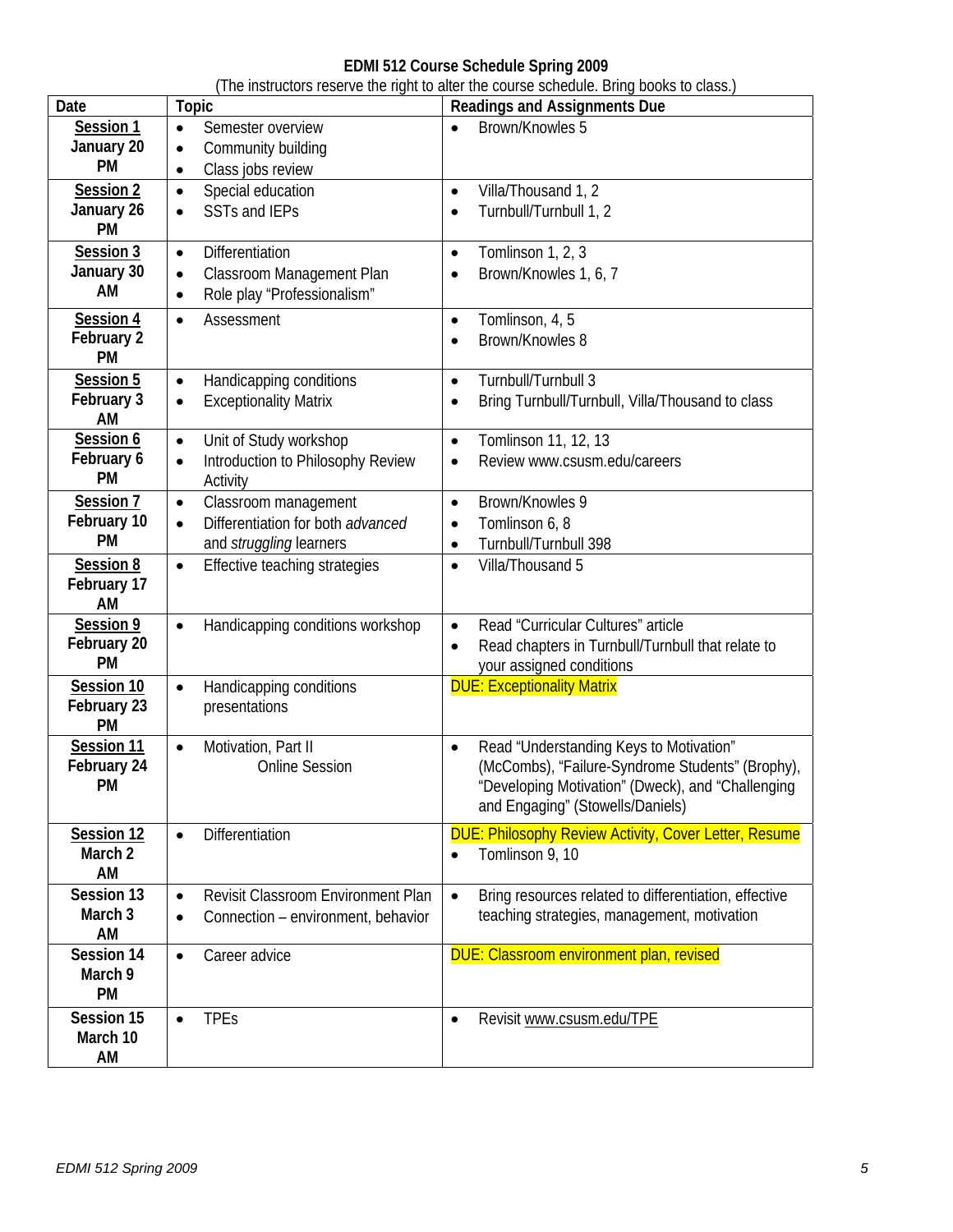#### 20 Points Philosophy Activity, Cover Letter, Resume 20 Points Due:

Product: **Learner Objectives**: Refine personal philosophy of teaching, create a cover letter, and a resume. Chart, presentation, word-processed cover letter, and resume

#### **Philosophy Review: What truths guide you in the classroom?**

| PHILOSOPHY                     | <b>DEFINITION</b> | <b>CHART/GRAPH</b> | <b>EXPLANATION</b> |
|--------------------------------|-------------------|--------------------|--------------------|
| 1. Perennialism                |                   |                    |                    |
| 2. Essentialism                |                   |                    |                    |
| 3. Experimentalism             |                   |                    |                    |
| 4. Social<br>Reconstructionism |                   |                    |                    |
| 5. Existentialism              |                   |                    |                    |
| 6. Postmodernism               |                   |                    |                    |

#### *Checklist for Philosophy Review Activity*

- 1. Copy the chart into your word-processing program you'll need to resize it.
- 2. In the box for each philosophy listed, insert or draw a simple symbol to represent that philosophy.
- 3. List your book and/or class discussions to fill out the "DEFINITION" section in complete sentences.
- 4. \_\_\_\_\_ For the "CHART/GRAPH" section, choose a chart or graph (pie, line, bar, etc.) Graph the approximate percentage of each philosophy that is part of your personal philosophy.
- 5. \_\_\_\_\_ Explain your chart or graph in the "EXPLANATION" section. Be thoughtful!
- 6. Comet a separate paper, put your graph together to show your whole philosophy of education.
- 7. \_\_\_\_\_ Finally, explain how your philosophy of education benefits kids show your knowledge of *adolescents* and of *philosophies*. Present your explanation to our class. You can (a.) create a giant Venn Diagram, (b.) create a short, one-page play, (c.) create a game, (d.) make a Power Point presentation, or (e.) create a project of your design.
- 8. Keep it simple, make it creative, and show professionalism!

#### *Checklist for Cover Letter*

#### **Paragraphs One and Four**

Briefly explain why you want to teach, what you offer the school and kids!

#### **Paragraph Two**

\_\_\_\_\_\_ Identify your belief about curriculum and provide an example.

Identify your belief about instruction and provide an example.

\_\_\_\_\_\_ Identify your belief about classroom management and provide an example.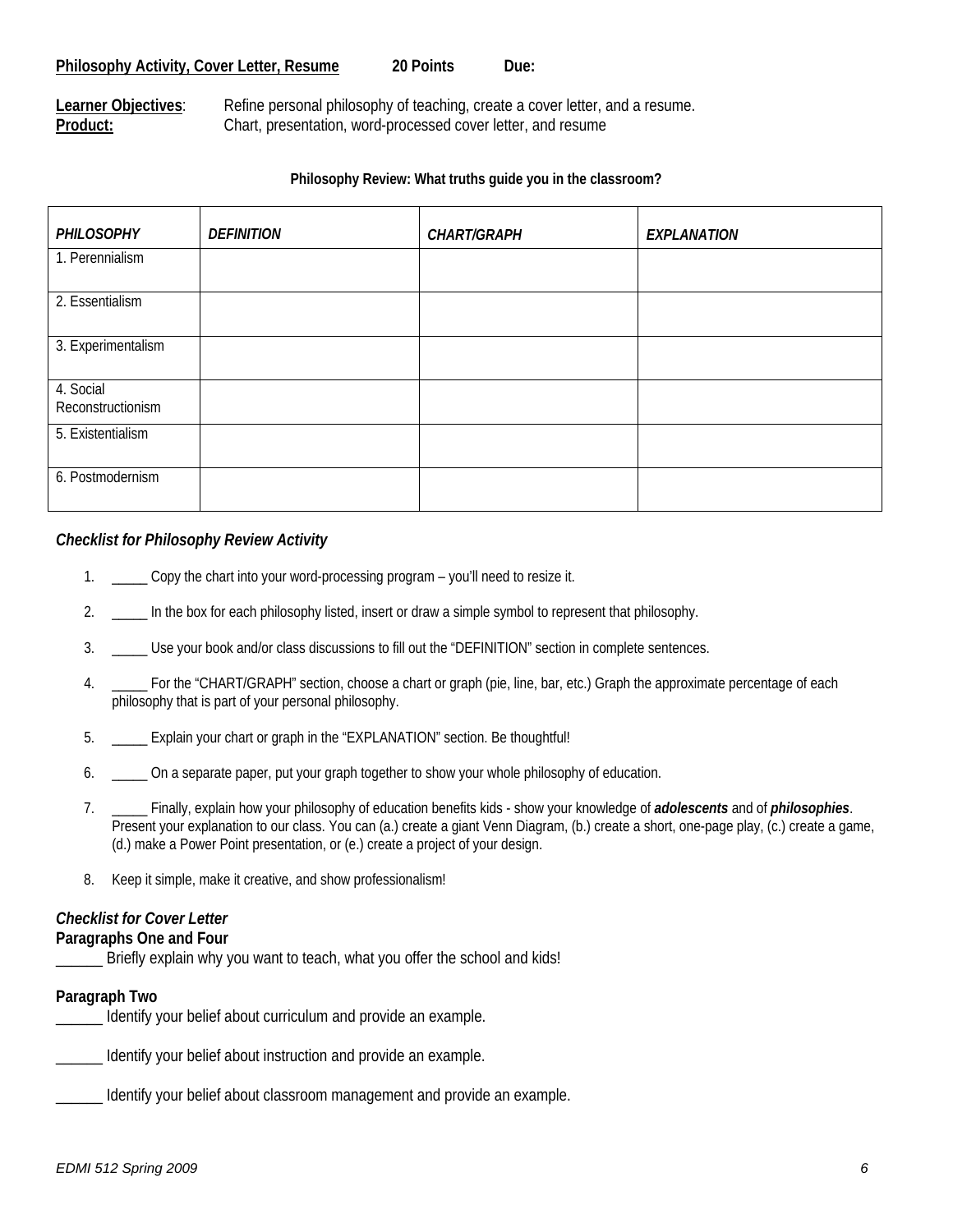# **Paragraph Three**

| Paragraph Three                                                                                                                          | Identify the students you are prepared to teach.                                           |      |                                                                                                                                                                       |
|------------------------------------------------------------------------------------------------------------------------------------------|--------------------------------------------------------------------------------------------|------|-----------------------------------------------------------------------------------------------------------------------------------------------------------------------|
|                                                                                                                                          | Identify what you can do to connect with your students to help your students learn.        |      |                                                                                                                                                                       |
| Organization and Preparation                                                                                                             | Is your cover letter four paragraphs and no more than one page?                            |      |                                                                                                                                                                       |
|                                                                                                                                          | Did you connect to educational theory?                                                     |      |                                                                                                                                                                       |
|                                                                                                                                          | Are all of your drafts and comments from peers and instructor included in this submission? |      |                                                                                                                                                                       |
| Are all words spelled correctly? Is all grammar and punctuation correct?                                                                 |                                                                                            |      |                                                                                                                                                                       |
| <b>Checklist for Cover Letter</b><br>Use the College of Education website to create a resume you can use for the college or job hunting. |                                                                                            |      |                                                                                                                                                                       |
| <b>Exceptionality Matrix</b>                                                                                                             | 20 Points                                                                                  | Due: |                                                                                                                                                                       |
| Learner Objectives:                                                                                                                      |                                                                                            |      | Student demonstrate knowledge of U.S. special education disability categories,<br>accompanying learner characteristics, and supports for success in general education |
| Product:                                                                                                                                 | Students create a Bloom Ball and matrix of exceptionalities.                               |      |                                                                                                                                                                       |

#### **What to do:**

 A. Fill in the Exceptionality Matrix for the handicapping condition you're assigned. (Disability categories in IDEA: Autism, Deafblindness, Deafness, Emotional Disturbance, Hearing Impaired, Mental Retardation, Multiple Disabilities, Orthopedic Impairment, Other Health Impaired, Specific Learning Disabilities, Speech and Language Impaired, Traumatic Brain Injury, Visual Impairment including Blindness, ADHD/ADD from Section 504, and Gifted and Talented)

B. Using that information and other resources, create a graphic organizer in the form of a Bloom Ball.

C. Present your handicapping condition to the class. From it, we will fill in our Exceptionality Matrix.

D. Bloom Ball:

- 1. *Get a sheet of patterned paper from electronic reserve.* You'll need 13 circles total trace or copy. One circle will be used as a Title circle and 12 circles will make up the actual graphic organizer.
- 2. *You may plan a theme for your project to decorate the edges*.
- 3. *Do not write or draw outside the lines*. They will be folded and used to connect your ball.
- 4. *Follow the directions below*. Write information in each circle, except the title circle. Make sure your name is on the title circle.
- 5. When you are finished writing and coloring, cut out the circles and assemble your Bloom Ball.
- 6. *All writing must be in ink or typed*.
- 7. Each of the following pieces of information is on a *separate circle*:
	- a. The name of the handicapping condition
	- b. A brief description of the learning and/or social behaviors associated with the disability
	- c. One assessment appropriate to use to determine the presence or degree of the disability
	- d. One typical adaptation/modification in *curriculum, materials, goals (content)*
	- e. Another typical adaptation/modification in *curriculum, materials, goals (content)*
	- f. One typical adaptation/modification in *classroom environment (process)*
	- g. Another typical adaptation/modification in *classroom environment (process)*
	- h. One typical adaptation/modification in *teaching practices (process)*
	- i. Another typical adaptation/modification in *teaching practices (process)*
	- j. One typical adaptation/modification in *assessments required of the student (product)*
	- k. Another typical adaptation/modification in *assessments required of the student (product)*
	- l. A symbolic not literal representation of the condition or of what you've learned about the condition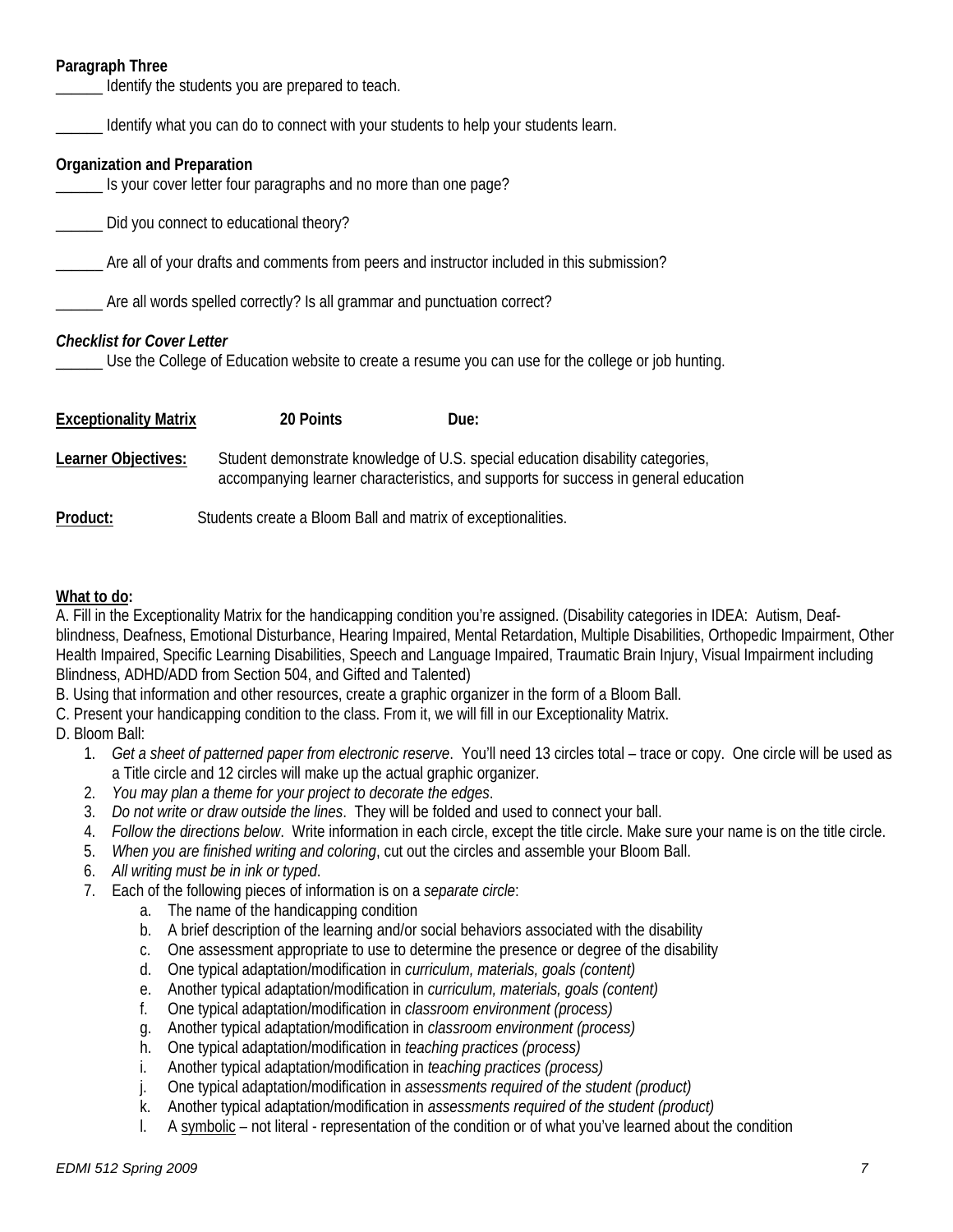# **Exceptionality Matrix: Scoring Guide**

| <b>Score/ Categories</b>                     | 3.5                                                         |                                                         |                                                                               |
|----------------------------------------------|-------------------------------------------------------------|---------------------------------------------------------|-------------------------------------------------------------------------------|
| Graphic Organizer - Bloom Ball<br>and Matrix | Inappropriate or<br>disorganized, lacks aesthetic<br>appeal | Appropriate,<br>organized, has some<br>aesthetic appeal | Appropriate, organized,<br>information easily identified,<br>aesthetic appeal |
| Name/Description                             | Elements missing                                            | Some elements addressed;                                | All elements addressed:                                                       |
|                                              | and/or inaccurate                                           | partially correct                                       | information correct                                                           |
| <b>Assessments for Disability</b>            | Elements missing and/or                                     | Some elements addressed;                                | All elements addressed;                                                       |
|                                              | inappropriate                                               | partially correct                                       | information correct                                                           |
| Adaptations/Modifications                    | Elements missing and/or                                     | Some elements addressed;                                | All elements addressed;                                                       |
|                                              | inappropriate                                               | partially correct                                       | information correct                                                           |

## Unit of Study 25 points **Due: to Dr. Ochanji**

This assignment will be in coordination with your Social Studies and Science methods courses. All 4 instructors will grade this assignment. The instructors for EDMI 512 will focus on the differentiation strategies for all types of learners, pacing and sequencing, and planning for engaging and supporting all learners.

Learner Objectives: The student will demonstrate understanding of curriculum content, motivation strategies, and effective teaching strategies through the creation of an integrated unit plan. He/she will demonstrate an understanding of the ways in which standards, assessments, and instructional activities build upon and support each other.

**Product:** The student will write a Unit of Study that incorporates the following elements:

- Standards-based science lessons
	- Standards-based social science lessons
- a field trip
- assemblies and special programs (DARE, etc.)
- formative and summative assessments
- differentiation strategies for several types of learners
- effective teaching strategies
- technology for student use
- technology for teacher use in instruction
- technology for assessment (electronic grade books, rubrics, etc.)

The calendar will integrate a schedule of events from "real" schools.

# *Task Guidelines for Planning Calendar*

 lesson planning from 511. **Step One**: You will create an integrated Unit of Study for this assignment. On the assigned day, bring the following artifacts to complete your assignment: a school calendar from a school site, a calendar grid or published planning book, and all of your notes on

**Step Two**: Work with a group of three to four members. Referring to your school calendar, you will first need to block out times in your plan book for holidays, assemblies, special programs, in-service days, etc. You will then plan your curriculum into manageable blocks of time in your calendar grid or lesson plan book. The amount of time you select to cover the various content areas is dependent upon your district and/or school standards. For example, if your district mandates two hours of language arts instruction per day you must plan accordingly. You will need to provide evidence of these criteria in your finished calendar grid.

Your plan will be an integrated plan that uses Universal Design and Backward Design principles. That is to say, it will be necessary to teach math, science, and social science throughout the day as part of your literacy instruction or to explain how the four content teachers will collaborate in their lessons.

You will write out all of the California state standards you will cover during the unit. Place these standards in an easily visible way so that anyone will see them. Standards should be organized using "themes" or "big ideas." Your plan must also include strategies for to address several different learning styles as part of differentiated instruction.

**Step Three:** Write detailed lesson plans for one month.

*EDMI 512 Spring 2009 8*